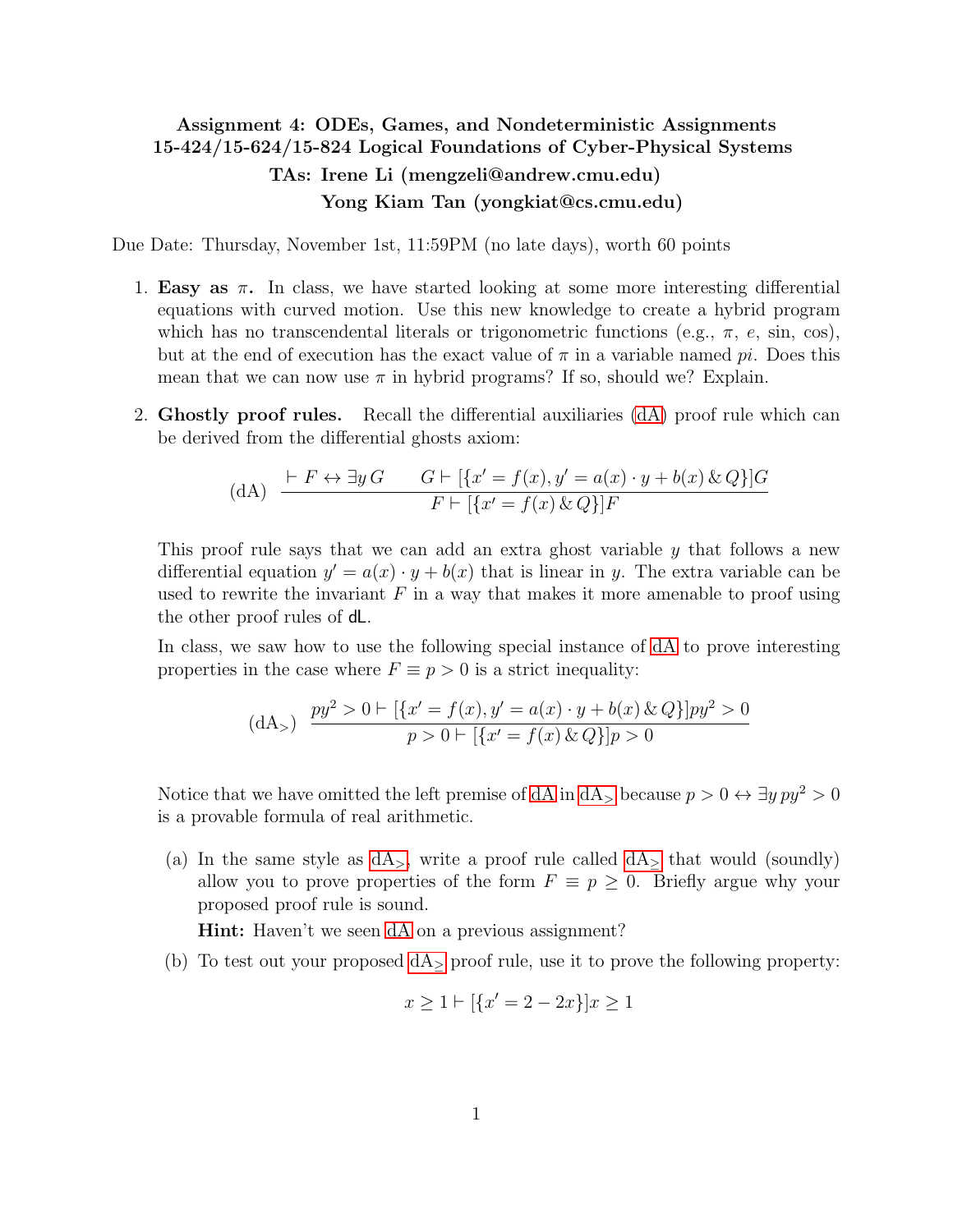3. Taylor series. When an ODE cannot be solved exactly, a useful technique is to use a Taylor series approximation to get an upper or lower bound on the solution instead. Prove the following formula using the proof rules and axioms of dL:

$$
x = 1 \land t = 0 \to [\{x' = x, t' = 1 \& x \ge 1\}]x \ge 1 + t + \frac{t^2}{2}
$$

Recall that the solution of the ODE  $x' = x$  (with initial value  $x_0 = 1$ ) is  $x(t) = e^t$ , so the above formula expresses a lower bound for  $e^t$  (for all  $t \geq 0$ ).

- 4. Games, games, games. Answer these 3 questions for each of the following formulas:
	- For which starting states does Angel have a winning strategy? (Recall that  $\langle \alpha \rangle \phi$ means Angel has a strategy to win into  $\phi$  for hybrid game  $\alpha$ )
	- Briefly describe Angel's winning strategy from those starting states.
	- (Only applies to games where Angel has a winning strategy in at least one state). Say we let Demon pick one occurrence of one hybrid program operator and flip it between being an Angel or Demon operator, e.g. replacing one  $\alpha \cup \beta$  with  $\alpha \cap \beta$  or vice-versa. Can Demon can make it so that Angel never has a winning strategy in any state?
	- (a) **A** warm-up:  $\langle (x := 0 \cap x := 1)^\times \rangle x > 0$
	- (b) Ups and Downs:

$$
\langle ((x := x + 1 \cup \{x' = v\}^d); (y := y - 1 \cup \{y' = w\}^d)) \rangle |x - y| \le 1
$$

(c) **A chase:**  $\langle (w := w \cap w := -w); (v := v \cup v := -v); \{x' = v\}^d; \{y' = w\} \rangle x < y$ 

Hint: Try to give an intuitive reading to the hybrid games before thinking of Angel's strategies.

- 5. Lab 1 revisited. In Lab 1, you wrote a hybrid program in which a robot accelerates along a straight line for a non-zero duration less than or equal to  $T$ , and then decelerates to stop at a charging station. We will now revisit this problem using nondeterministic assignments of the form  $x := *$ .
	- (a) As a warmup, write a hybrid program using guarded nondeterministic assignment (that is, nondeterministic assignment plus a test) which assigns acc to be any real number in the range  $[0, A]$ .
	- (b) Rewrite the hybrid program from Lab 1 using a more interesting guarded nondeterministic assignment. Your guard should allow all safe choices of acceleration, thus defining a safety envelope within which all control choices are safe.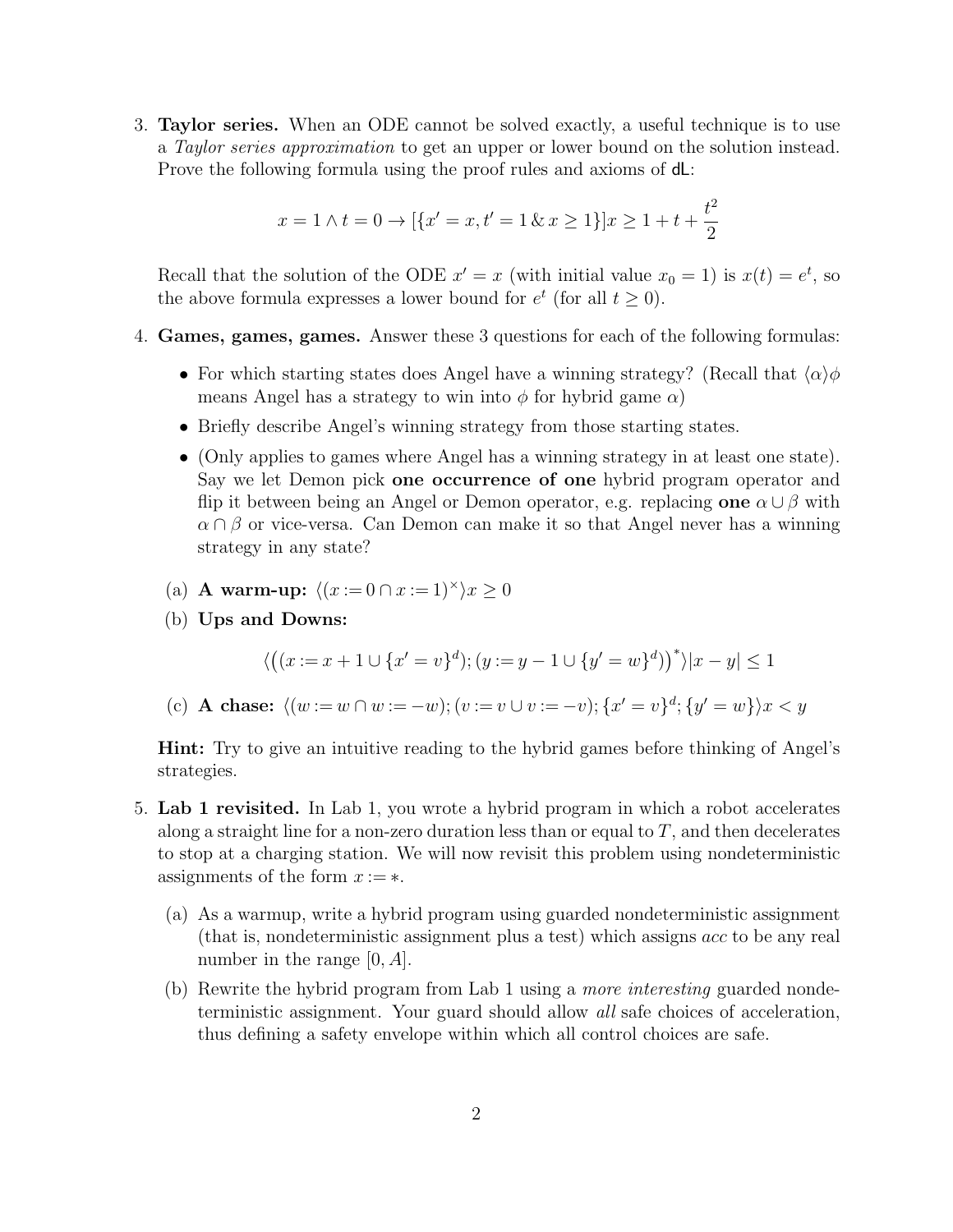For simplicity, you can use the following partial solution to Lab 1:

```
Init
\rightarrow\lceilt := 0;acc := (station-pos) / (T * T); // Modify this assignment!
   {pos' = vel, vel' = acc, t' = 1 & vel >= 0 & t \leq T};
   ?(t > 0);
   acc := -(vel^2 / (2 * (station - pos)));
   {pos' = vel, vel' = acc, t' = 1 & vel >= 0}
]
( Safe & Efficient )
```
Recall that the safety requirement was for the robot to never run into the charging station and the efficiency requirement was for the robot to come to a stop at the station (i.e., not too early or it will not get recharged).

- (c) What are the pros and cons of using a guarded nondeterministic assignment in this model?
- (d) Suppose you were to prove the safety and efficiency properties from Lab 1 for the new hybrid program. Is this new theorem stronger than the one given above (in other words, would this theorem imply the original)? Or is the old theorem stronger? Or neither? Explain. You do not have to actually do the proof.
- (e) Suppose that the second assignment to acc was also changed to a guarded nondeterministic assignment. What are the control choices that could be safely allowed by its guard? Explain your answer.
- 6. Quantum's Adventures Part 2: Finding Harmony. Modeling is a crucial part of CPS design. If we write down unsuitable models, we get unsuitable CPSs which will lead us to ultimately meaningless proofs. This question will give you the opportunity to exercise and sharpen your modeling skills. Consider the following scenario:

Quantum loves to bounce, but sometimes it gets lonely. Luckily, it is friends with a spring named Harmony that hangs all day from the ceiling. When they hang out, Quantum likes to hold on to the end of the spring and bounce. However, being a careful little ball, it is worried about running into the ceiling or the floor. Luckily hybrid programs can come to the rescue!

Let us model Quantum and Harmony's movement. This set-up can be visualized as follows: